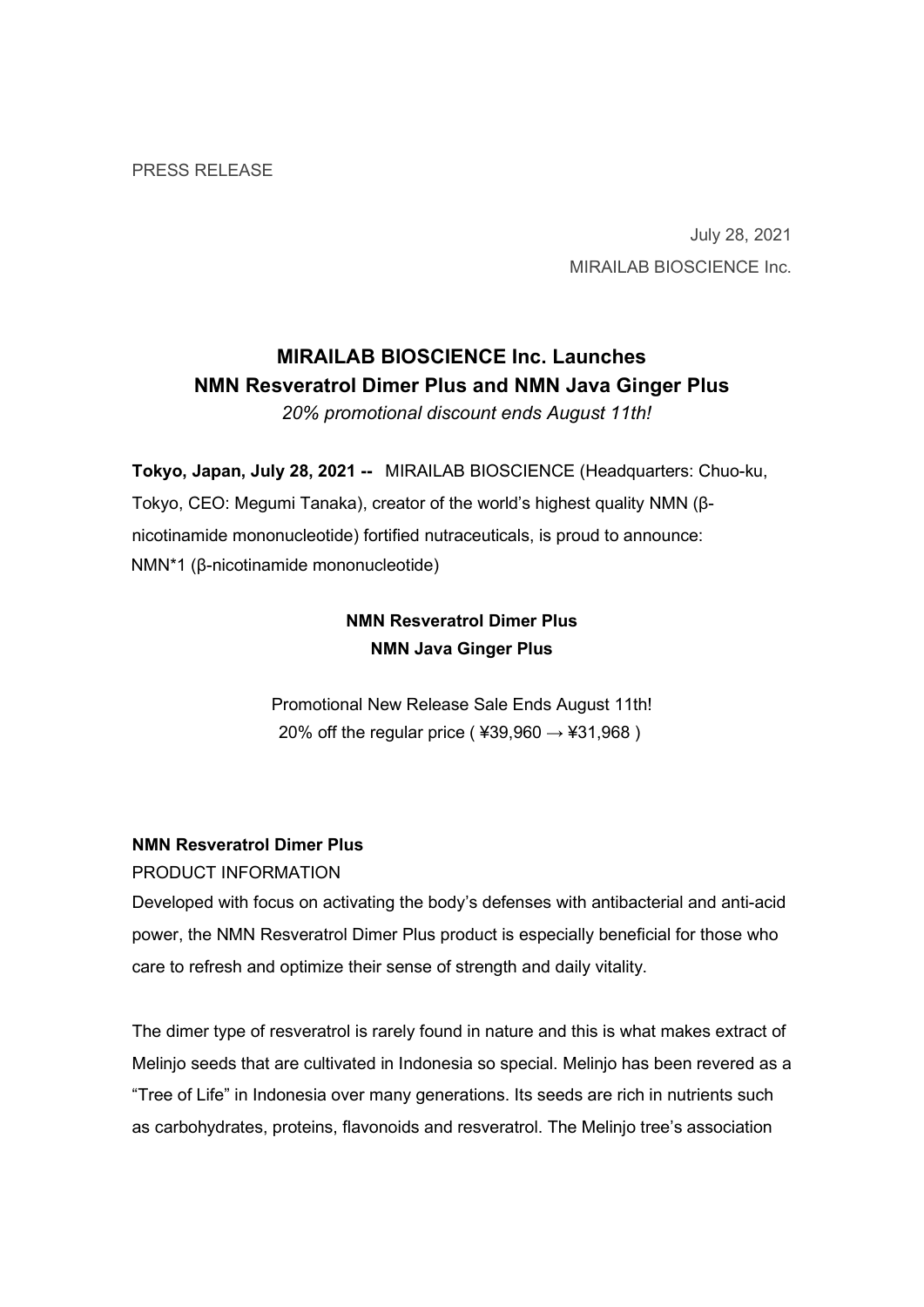with longevity in Indonesia may be attributable in part to resveratrol dimer, an extract of increasing focus in research and development. Lead a lively life with "NMN+ Resveratrol Dimer Plus"!

## **CONTENTS**

19.74g (329 mg x 60 capsules) Made in Japan

### NUTRITION INFORMATION

Per 2 capsules (658 mg): Energy 2.05kcal / Protein 0.05g / Fat 0.02g / Carbohydrate 0.42g / Salt equivalent 0.0001g.

# INGREDIENTS

Melinjo seed extract (manufactured in Japan), starch, nicotinamide mononucleotide, starch decomposition product / HPMC, sucrose fatty acid ester, fine silicon dioxide.

### USAGE

Take 1-2 capsules daily with cool or lukewarm water.

## STORAGE METHOD

Store in a cool, dry place away from direct sunlight.

### PRECAUTIONS

- Please check the ingredients first and do not consume if you have a related allergy. In rare cases, the product may not fit you depending on your constitution and physical condition. In that case, please stop taking it.

- If you are prescribed any medication or provided ambulatory care, please consult with your doctor first.

- An intake over the recommended dose will not cure any disease or improve health. Please do not exceed the recommended daily dose.

- Please keep out of the reach of young children.

- Please close the cap tightly after use and store the product in a cool, dark place.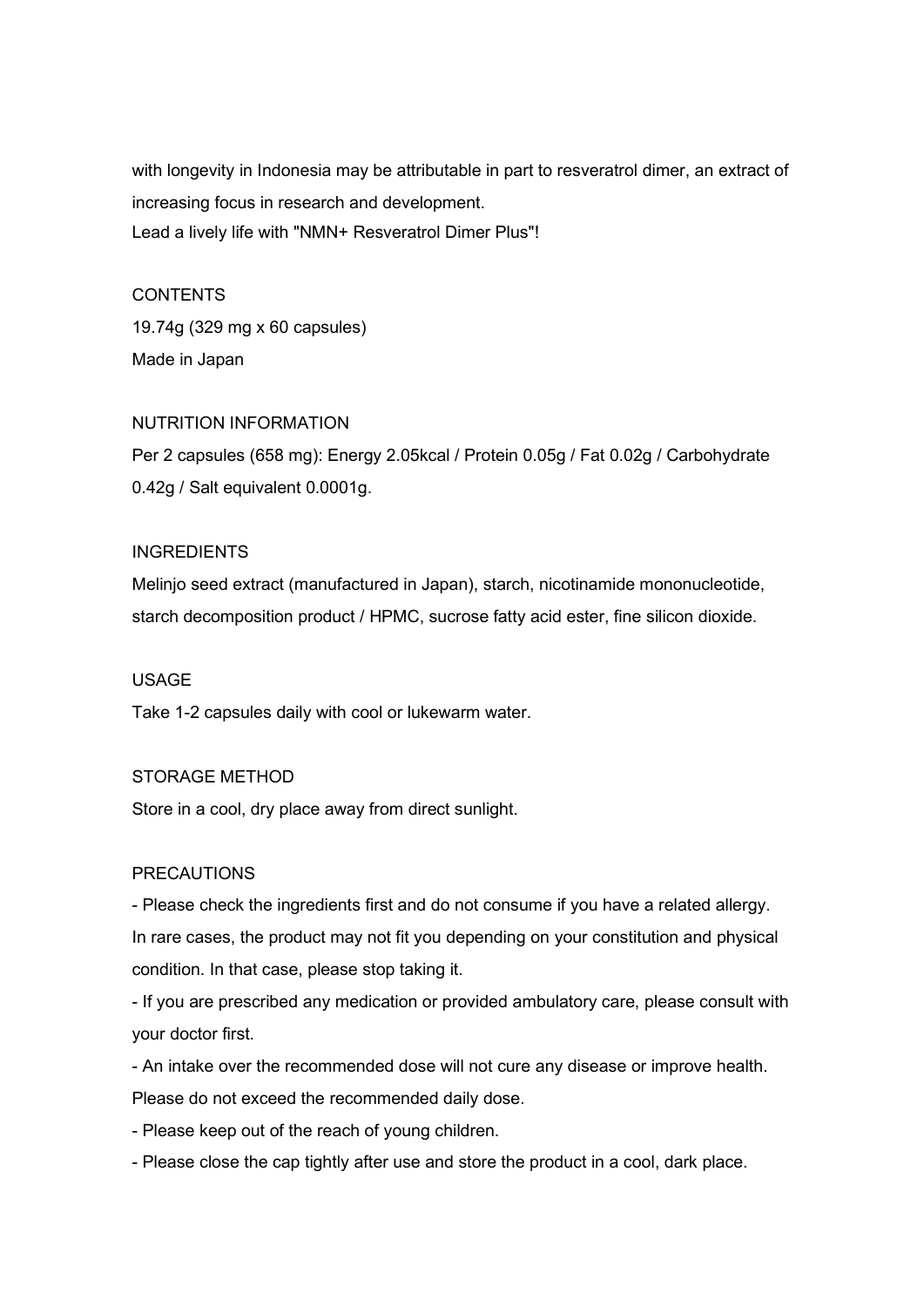- Once opened, please use within one or two months.

#### NMN Java Ginger Plus

#### PRODUCT INFORMATION

Java ginger has long been associated with prevention of cognitive decline. It is locally known as "bangre" and its cultivation by traditional and natural techniques takes a minimum of two years before harvest. Developed with focus on activating brain power, the NMN+ Java Ginger Plus product is especially for those who care to increase motivation, mental focus, and clarity. Brighten your day with "NMN+ Java Ginger Plus"!

### **CONTENTS**

17.34g (289 mg x 60 capsules) Made in Japan

#### NUTRITION INFORMATION

Per 2 capsules (578 mg): Energy 2.09kcal / Protein 0.01g / Fat 0.07g / Carbohydrate 0.36g / Salt equivalent 0.0002g

#### INGREDIENTS

Java ginger extract (manufactured in Japan), starch, nicotinamide mononucleotide, starch decomposition product / HPMC, sucrose fatty acid ester, fine silicon dioxide.

#### USAGE

Take 1-2 capsules daily with cool or lukewarm water.

#### STORAGE METHOD

Store in a cool, dry place away from direct sunlight.